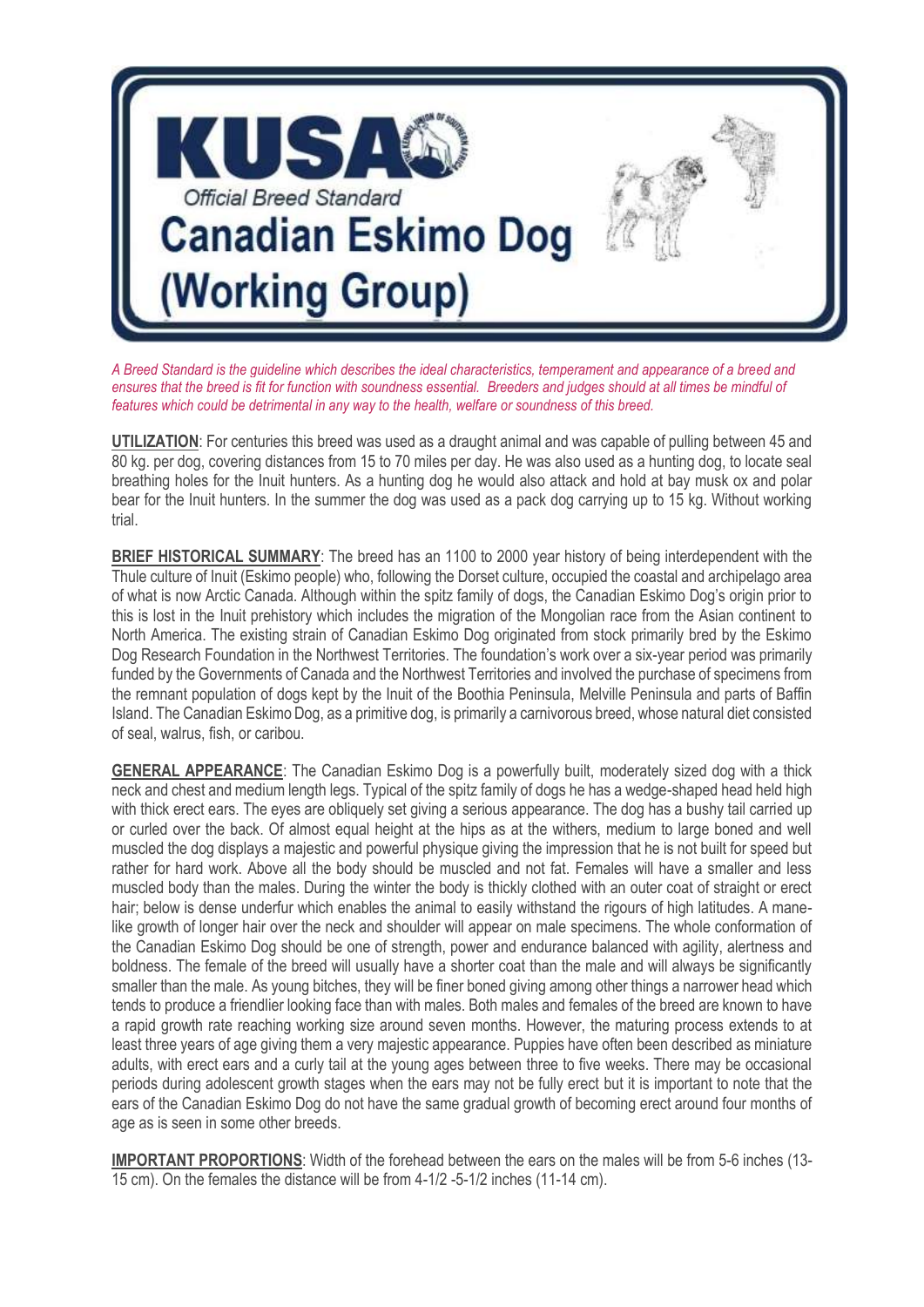**BEHAVIOUR/TEMPERAMENT**: The temperament of the Canadian Eskimo Dog should reflect the tough, hardworking breed that he is. He is not to be viewed as a domestic pet but rather as a primitive dog originally domesticated by Inuit for specific tasks in a harsh arctic environment. In general disposition, the mature Canadian Eskimo Dog is gentle and affectionate with the average individual, enjoying attention. Even with total strangers the dogs are rarely standoffish. Usually they will exhibit a rather quiet friendliness and harmless curiosity or become completely distant. The dog is very pack oriented and if raised as a group, dominant and subordinate roles will be acted out under the leadership of a totally dominant or boss dog. Behaviour within a group or pack is usually well structured and controlled but it is not uncommon to see battle scars or torn ears on dogs originating from kennel areas where the dogs are raised in groups or packs. Compared to modern domestic breeds, the Canadian Eskimo Dog has an almost over response to any stimulus whether it be food, work, defense or play. For this reason, the dog should be a companion for adults and is not to be considered a child's pet.

## **HEAD**

**CRANIAL REGION**: Skull: Massive but well-proportioned being broad and wedge-shaped. Although often described as wolf-like in appearance the head of the Canadian Eskimo Dog has a more elevated forehead. Immature females will have a much narrower skull than the male.

**FACIAL REGION:** Nose: Pigmentation of the nose will vary from black to light brown (especially on lighter coloured dogs with red, buff, or cinnamon on the body). Butterfly noses have, on occasion appeared with the light brown nose.

Muzzle: Tapered and of medium length.

Lips: Black or brown with pink.

Jaws/Teeth: The jaws are heavy and powerful possessing large teeth with well-developed canine teeth. The incisors meet in a scissor bite.

Eyes: Generally dark-coloured but hazel or yellow-coloured eyes will appear in the breed. They are small, wide spaced and placed obliquely in the head which tends to impart much more of a wild and deceitful appearance than the dog deserves.

Ears: Short, thick and have slightly rounded ends. They are carried erect, turned forwards and are covered with dense short hair.

**NECK**: Short, straight, thick, and very muscular.

**BODY**: Of almost equal height at the hips as at the withers.

Back: The spinal column when felt through the furred body is well pronounced.

Loin: Well-developed.

Chest: Deep, wide and well-muscled.

Underline and belly: There is very little curve to the flank.

**TAIL**: Large and bushy and generally carried up or curled over the back. Mature bitches may on occasion carry their tails down.

## **LIMBS**

**FOREQUARTERS:** Shoulder: Broad, obliquely set with moderate muscling.

Forearm: Straight but may give the appearance of being bowed, because of the well-developed triceps muscle above and behind the elbow and the pronounced muscle on the forearm itself.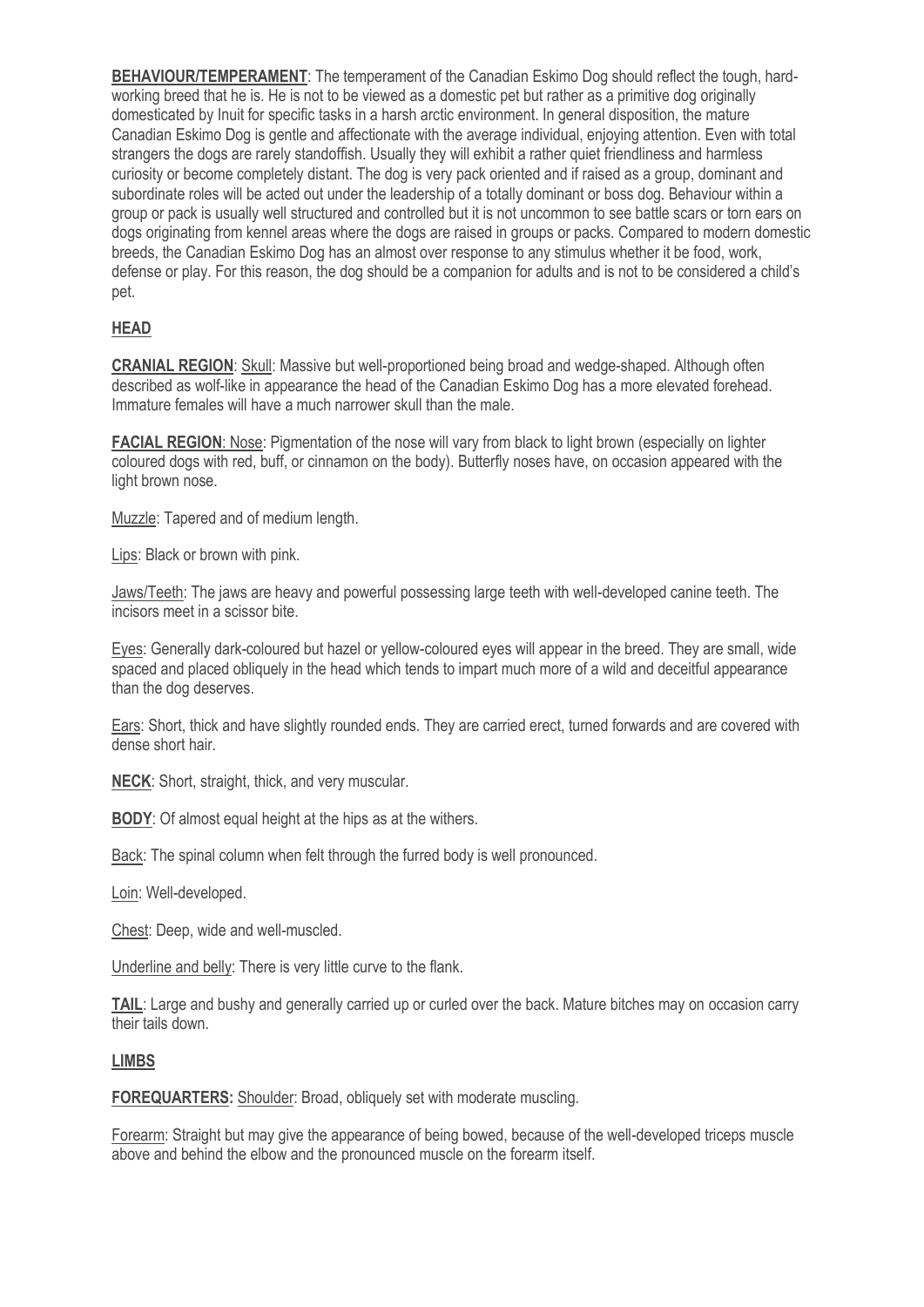Forefeet: Large, nearly round, well arched with thick pads being well furred between; however, under extremely cold winter conditions, this fur will grow to be very long so as to cover the bottom of the pads.

**HINDQUARTERS**: General appearance: The hips may appear as pronounced and bony as the spine, and are about the same height as the withers.

Thigh: The legs will be very muscular with the width of the thigh being carried well down towards the hock.

Stifle (Knee): Well bent.

Hind feet: Similar in design to the front but slightly longer. From the rear, the legs will appear straight with the hocks turning neither in nor out.

**GAIT / MOVEMENT:** The working gait of this dog is a powerful and brisk trot with the rear legs moving in line with the front legs in the force motion but showing some abduction during the forward movement of the stride. This may be especially pronounced in mature male dogs with many miles in harness. This gait may appear awkward to the untrained eye but is a result of a wide stance caused by well-developed thighs. This particular gait is a well-balanced efficient stride for heavy pulling day after day. The movement of the dog should in no way appear as a choppy or paddling motion. The females are much faster and freer in movement than the heavier males and are capable of breaking stride from the natural trot and running or galloping for much longer distances than the males.

**SKIN:** Should feel thick and tough.

#### **COAT**

Hair: Subject to an annual moult usually in August or September, the coat is thick and dense with guard hairs being hard and stiff. This outer coat will vary from 3-6 inches (7-15 cm) in length. In males it will occur in a manelike growth over the shoulder and neck making the male appear much larger in size and taller at the withers than he actually is. The undercoat is very dense to give excellent protection during the most extreme winter conditions. During the moult this underfur will come loose in clumps over a period of a few days. Females will usually have a shorter coat overall partially because of the additional moult that will occur following the birth of pups.

Colour: No one colour or colour pattern should dominate the breed with the colour and colour patterns of the Canadian Eskimo Dog ranging from:

(a) An all white body with pigmentation around the eyes, nose and lips (e.g. not albino).

(b) White body with only the smallest amount of red, buff

(including cinnamon shades), grey or black around the ears or eyes.

(c) White bodies with either red, buff, cinnamon, grey, or black head marks around ears and eyes or the entire head and the occasional small patch of the same colour on the body usually around the hip or flank.

(d) Red and white, or buff and white, or cinnamon and white or black and white with about 50/50 distribution of the two colours, on various parts of the body.

(e) Red body or buff body or cinnamon body with white on chest and/or legs and underside of body.

(f) Sable or black body or dark grey body with white on chest and/or legs and underside of body occasionally extending around part of the neck in a collar-like fashion.

(g) Silver grey or greyish white body.

(h) Buff to brown undercoat with black guard hairs. Very common to dogs with solid colour to most of the head is a mask-like shading of white around the eyes and/or muzzle with or without white spots over the eyes. On very